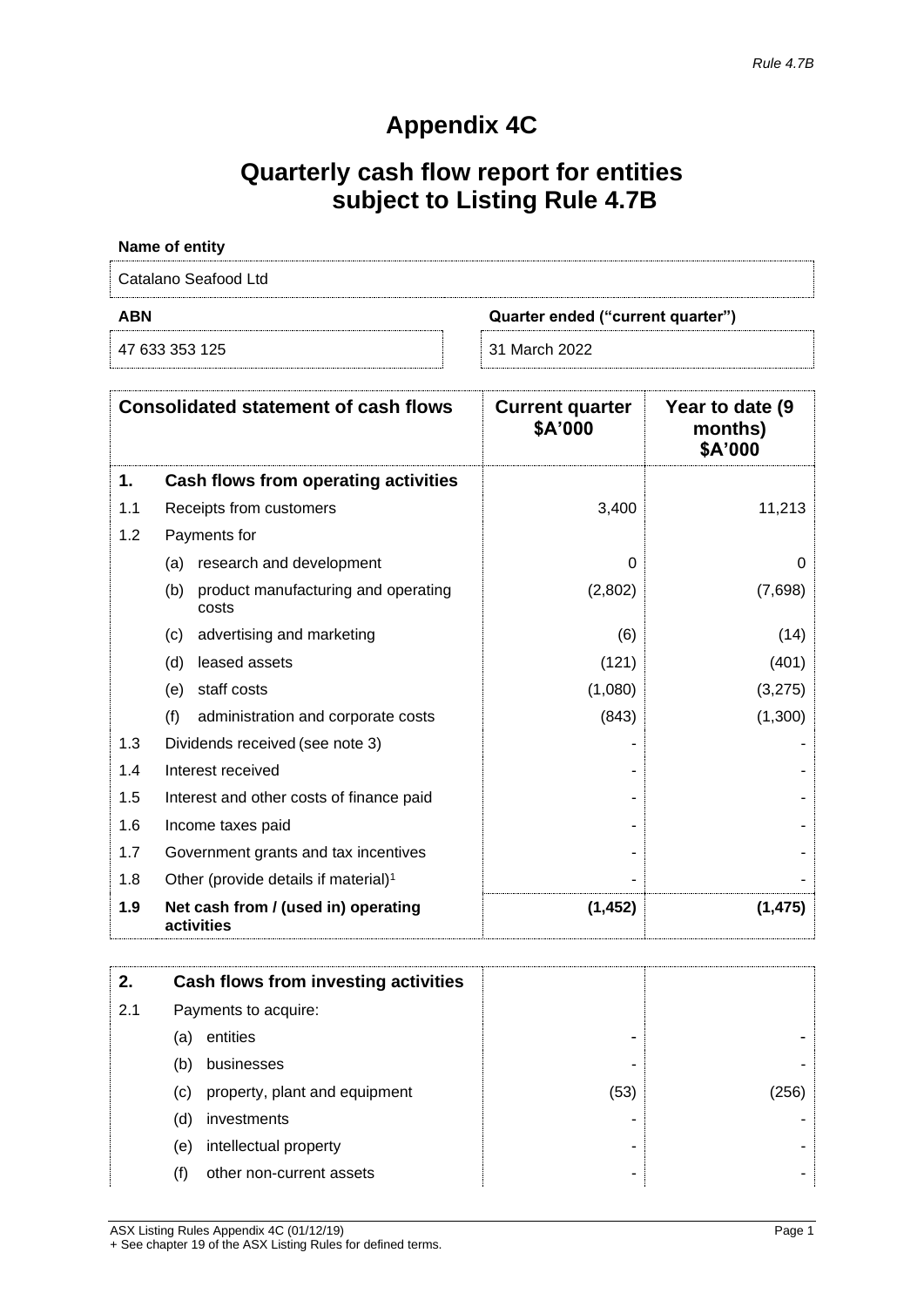|     | <b>Consolidated statement of cash flows</b>       | <b>Current quarter</b><br>\$A'000 | Year to date (9)<br>months)<br>\$A'000 |
|-----|---------------------------------------------------|-----------------------------------|----------------------------------------|
| 2.2 | Proceeds from disposal of:                        |                                   |                                        |
|     | entities<br>(a)                                   |                                   |                                        |
|     | (b)<br>businesses                                 |                                   |                                        |
|     | property, plant and equipment<br>(c)              |                                   | 5                                      |
|     | (d)<br>investments                                |                                   |                                        |
|     | intellectual property<br>(e)                      |                                   |                                        |
|     | (f)<br>other non-current assets                   |                                   |                                        |
| 2.3 | Cash flows from loans to other entities           |                                   |                                        |
| 2.4 | Dividends received (see note 3)                   |                                   |                                        |
| 2.5 | Other (provide details if material)               |                                   |                                        |
| 2.6 | Net cash from / (used in) investing<br>activities | (53)                              | (251)                                  |

| 3.   | Cash flows from financing activities                                                          |      |       |
|------|-----------------------------------------------------------------------------------------------|------|-------|
| 3.1  | Proceeds from issues of equity securities<br>(excluding convertible debt securities)          | 5026 | 5,776 |
| 3.2  | Proceeds from issue of convertible debt<br>securities                                         |      |       |
| 3.3  | Proceeds from exercise of options                                                             |      |       |
| 3.4  | Transaction costs related to issues of<br>equity securities or convertible debt<br>securities |      |       |
| 3.5  | Proceeds from borrowings                                                                      |      |       |
| 3.6  | Repayment of borrowings                                                                       |      |       |
| 3.7  | Transaction costs related to loans and<br>borrowings                                          |      |       |
| 3.8  | Dividends paid                                                                                |      |       |
| 3.9  | Other (provide details if material)                                                           |      |       |
| 3.10 | Net cash from / (used in) financing<br>activities                                             | 5026 | 5,576 |

| 4.  | Net increase / (decrease) in cash and<br>cash equivalents for the period |          |          |
|-----|--------------------------------------------------------------------------|----------|----------|
| 4.1 | Cash and cash equivalents at beginning of<br>period                      | 764      | 236      |
| 4.2 | Net cash from / (used in) operating<br>activities (item 1.9 above)       | (1, 452) | (1, 475) |
| 4.3 | Net cash from / (used in) investing activities<br>(item 2.6 above)       | (53)     | (251)    |
| 4.4 | Net cash from / (used in) financing activities<br>(item 3.10 above)      | 5,026    | 5.775    |

ASX Listing Rules Appendix 4C (01/12/19) Page 2 + See chapter 19 of the ASX Listing Rules for defined terms.

.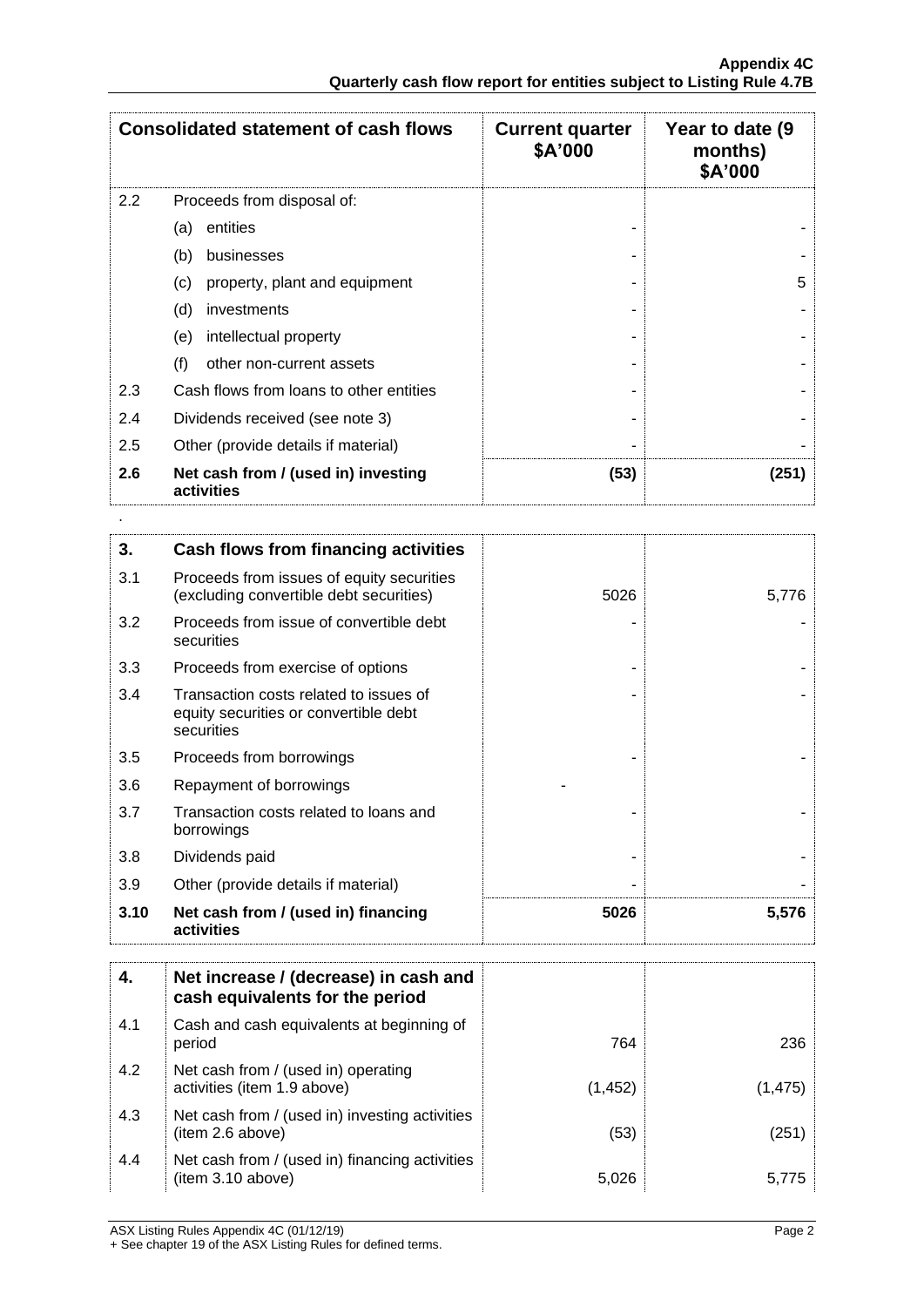|     | <b>Consolidated statement of cash flows</b>          | <b>Current quarter</b><br>\$A'000 | Year to date (9)<br>months)<br>\$A'000 |
|-----|------------------------------------------------------|-----------------------------------|----------------------------------------|
| 4.5 | Effect of movement in exchange rates on<br>cash held |                                   |                                        |
| 4.6 | Cash and cash equivalents at end of<br>period        | 4.285                             |                                        |

| 5.  | Reconciliation of cash and cash<br>equivalents<br>at the end of the quarter (as shown in the<br>consolidated statement of cash flows) to the<br>related items in the accounts | <b>Current quarter</b><br>\$A'000 | <b>Previous quarter</b><br>\$A'000 |
|-----|-------------------------------------------------------------------------------------------------------------------------------------------------------------------------------|-----------------------------------|------------------------------------|
| 5.1 | <b>Bank balances</b>                                                                                                                                                          | 4.285                             | 4.285                              |
| 5.2 | Call deposits                                                                                                                                                                 |                                   |                                    |
| 5.3 | Bank overdrafts                                                                                                                                                               |                                   |                                    |
| 5.4 | Other (provide details)                                                                                                                                                       | -                                 |                                    |
| 5.5 | Cash and cash equivalents at end of<br>quarter (should equal item 4.6 above)                                                                                                  | 4.285                             | 4.285                              |

## **6. Payments to related parties of the entity and their associates**

6.1 Aggregate amount of payments to related parties and their associates included in item 1

| <b>Current quarter</b><br><b>\$A'000</b> |
|------------------------------------------|
| 46                                       |
|                                          |

6.2 Aggregate amount of payments to related parties and their associates included in item 2

Note: if any amounts are shown in items 6.1 or 6.2, your quarterly activity report must include a description of, and an explanation for, such payments

Included in payments to related parties are payments for Director Fees and consultancy fees.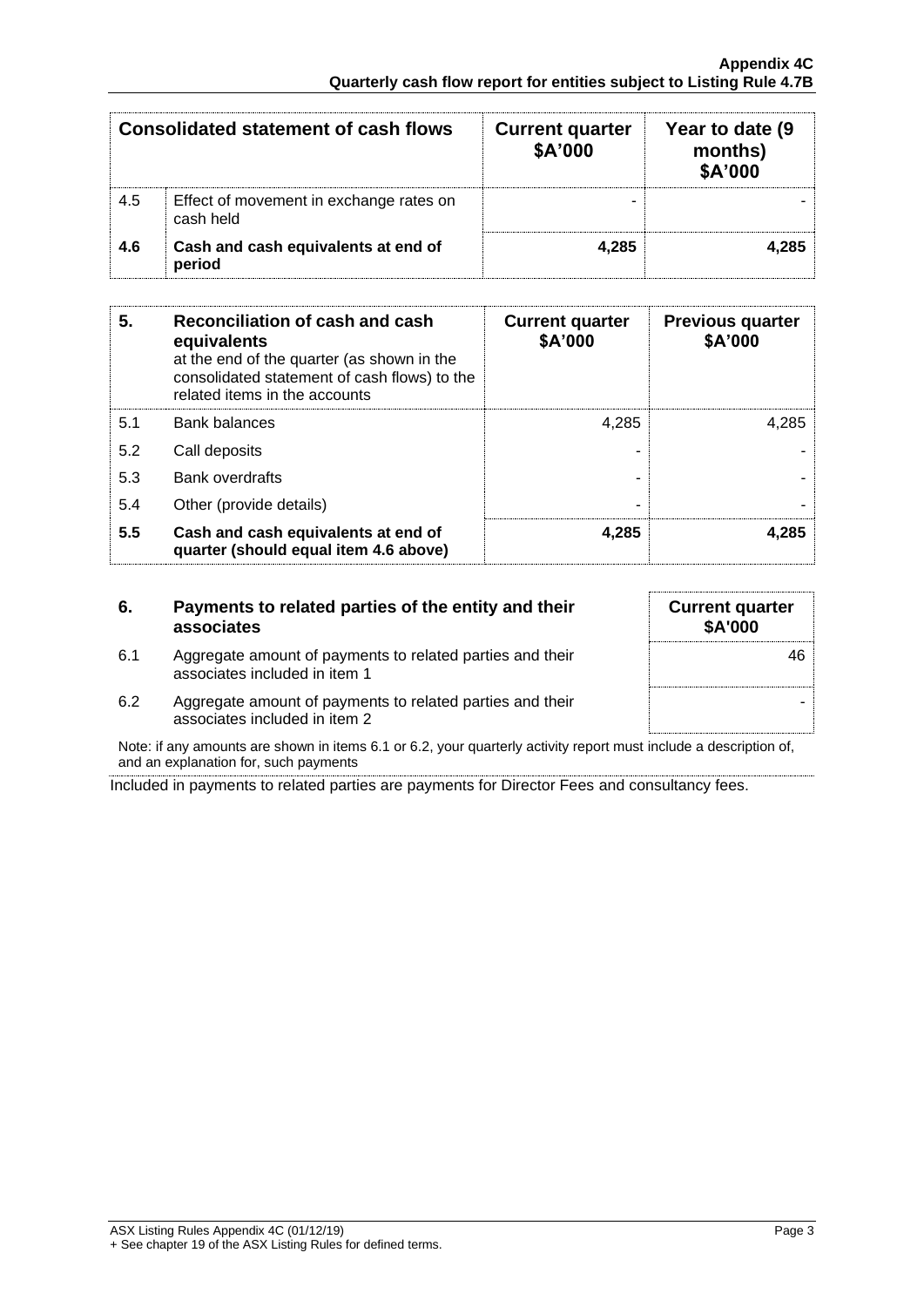### **7. Financing facilities** *Note: the term "facility' includes all forms of financing arrangements available to the entity. Add notes as necessary for an understanding of the sources of finance available to the entity.* 7.1 Loan facilities

- 7.2 Credit standby arrangements
- 7.3 Other (please specify)
- **7.4 Total financing facilities**

| <b>Total facility</b><br>amount at quarter<br>end<br>\$A'000 | Amount drawn at<br>quarter end<br>\$A'000 |
|--------------------------------------------------------------|-------------------------------------------|
|                                                              |                                           |
|                                                              |                                           |

### 7.5 **Unused financing facilities available at quarter end** -

7.6 Include in the box below a description of each facility above, including the lender, interest rate, maturity date and whether it is secured or unsecured. If any additional financing facilities have been entered into or are proposed to be entered into after quarter end, include a note providing details of those facilities as well.

N/A

| 8.  | Estimated cash available for future operating activities                     | \$A'000 |
|-----|------------------------------------------------------------------------------|---------|
| 8.1 | Net cash from / (used in) operating activities (Item 1.9)                    | (1,452) |
| 8.2 | Cash and cash equivalents at quarter end (Item 4.6)                          | 4,285   |
| 8.3 | Unused finance facilities available at quarter end (Item 7.5)                |         |
| 8.4 | Total available funding (Item $8.2 +$ Item $8.3$ )                           | 4.285   |
| 8.5 | Estimated quarters of funding available (Item 8.4 divided by<br>Item $8.1$ ) | 2.9     |

- 8.6 If Item 8.5 is less than 2 quarters, please provide answers to the following questions:
	- 1. Does the entity expect that it will continue to have the current level of net operating cash flows for the time being and, if not, why not?

| N/A |                                                                                                                                                                                                                        |
|-----|------------------------------------------------------------------------------------------------------------------------------------------------------------------------------------------------------------------------|
|     | Has the entity taken any steps, or does it propose to take any steps, to raise further<br>cash to fund its operations and, if so, what are those steps and how likely does it<br>believe that they will be successful? |
| N/A |                                                                                                                                                                                                                        |
|     | Does the entity expect to be able to continue its operations and to meet its business<br>objectives and, if so, on what basis?                                                                                         |
|     |                                                                                                                                                                                                                        |